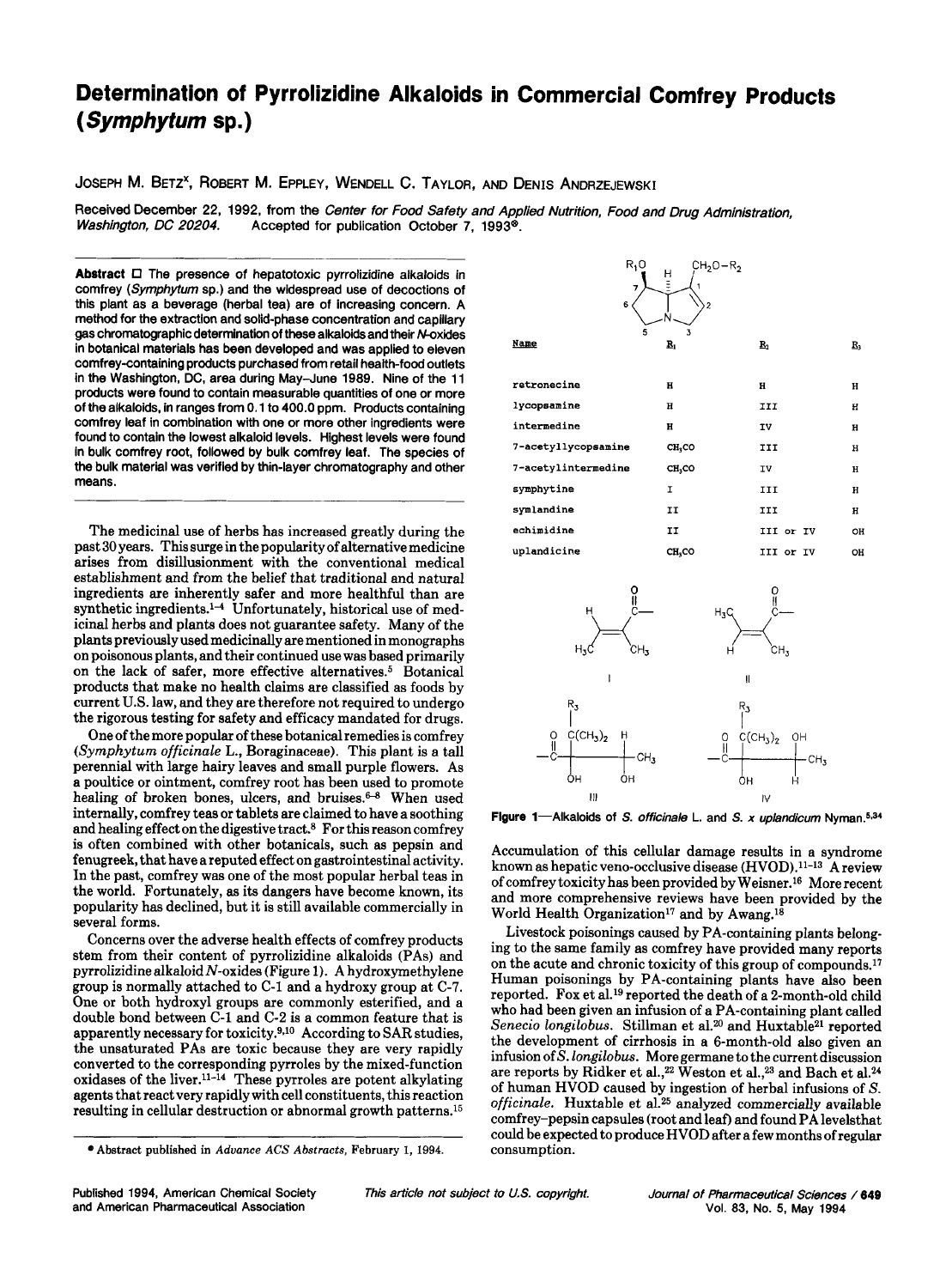|  | Table 1-Comfrey Products <sup>ª</sup> Analyzed for Pyrrolizidine Alkaloids |  |  |  |  |  |
|--|----------------------------------------------------------------------------|--|--|--|--|--|
|--|----------------------------------------------------------------------------|--|--|--|--|--|

| Product                        | Form               | Brand | Labeled Ingredients                                                        | Directions for Use                                                                                                           |
|--------------------------------|--------------------|-------|----------------------------------------------------------------------------|------------------------------------------------------------------------------------------------------------------------------|
| Comfrey-oatstraw               | Capsules           |       | Comfrey leaves, oatstraw,<br>horsetail (shavegrass), Lobelia               | Take two capsules three times<br>daily with a large glass of water.                                                          |
| Comfrey-pepsin                 | Capsules           |       | Comfrey leaves, pepsin<br>$(372 \text{ mg} + 48 \text{ mg})$               | Take two capsules before every<br>meal with a large glass of water.                                                          |
| Herbal comfrey                 | Capsules           |       | Comfrey root, fenugreek seeds,<br>hyssop, yerba santa,<br>wild cherry bark | Take two capsules three times<br>daily with a large glass of water.                                                          |
| Comfrey root                   | Capsules           |       | S. officinale                                                              | Take two capsules three times<br>daily with a large glass of water.                                                          |
| Imported comfrey, leaf tea     | Bulk tea           | 2     | (No ingredients listed)                                                    | Prepare as ordinary tea, using $1-1^1/2$<br>teaspoonsful per cup. Add boiling water<br>and let tea steep for at least 3 min. |
| Comfrey leaf, natural leaf tea | Tea bags           | 3     | S. officinale                                                              | Pour fresh boiling water over a<br>teabag in a cup and steep for 3-5 min.                                                    |
| Comfrey root, natural herb tea | Bags               | 3     | S. officinale                                                              | Use $1 - 1^{1/2}$ teaspoonsful of tea per cup.<br>Steep 3-5 minin fresh boiling water.                                       |
| Comfrey-pepsin                 | Capsules           | 4     | Comfrey leaves and<br>100 mg pepsin                                        | Take two capsules three times daily with<br>water at mealtime or prepared as a tea.<br>Recommended for occasional use only.  |
| Comfrey leaf/fenugreek seed    | Tablets            | 4     | Fenugreek seed and<br>comfrey leaves                                       | Take two or three tablets every<br>3 h with water.                                                                           |
| Comfrey root <sup>b</sup>      | <b>Bulk powder</b> |       | S. officinale                                                              | None provided.                                                                                                               |
| Comfrey leaf <sup>c</sup>      | Dried leaf         |       | S. officinale                                                              | None provided.                                                                                                               |

Purchased from retail health food outlets in Washington, DC, in May-June 1989. **Gas** chromatogram of extract is shown in Figure **2.**  Authentic material. *cGas* chromatogram of extract is shown in Figure **3.** Authentic material.

Unfortunately, the mechanism of action of the **PAS** renders them potent hepatocarcinogens, and even if acute intoxication does not occur, the likelihood of increased incidence of liver cancer must be considered. S. officinale fed to rats by Hirono et a1.26 produced 81 adenomas and three hemangiosarcomas of the liver in 175 animals autopsied at the end of the study. A large rat-feeding study, also conducted by Hirono et al., $27$  used several concentrations of S. officinale leaf and root in the diet. No liver adenomas or hemangiosarcomas were found in 130 control animals, but the incidence of these tumors in both leafand root-fed animals was extremely high. In a study on symphytine administered intraperitoneally to rats, one liver adenoma and three liver hemangiosarcomas were produced in a total of 20 male animals, whereas no liver tumors were found in 20 control males.28 A detailed summary of these and other toxicological data may be found in the volume on pyrrolizidine alkaloids published by the World Health Organization.<sup>17</sup>

Analytical methods for the determination of **PAS** include thinlayer chromatography (TLC),<sup>29-32</sup> high-pressure liquid chromatography **(HPLC)**, <sup>14,31,33-37</sup> and gas chromatography **(GC)**.<sup>29,38-41</sup> Of these, **GC** offers the combination of high resolution, high sensitivity, and the capability to be interfaced with a variety of selective techniques such as mass spectrometry (MS), Fourier transform infrared spectroscopy **(FTIR),** and nitrogen/phosphorus detection **(NPD).** These selective techniques eliminate interferences commonly encountered in plant extracts. The purpose of the current study was to develop a gas chromatographic method for the separation and quantitation of PAS in herbal products and to examine the **PA** content of several commercially available comfrey-containing products.

# **Experimental Section**

Materials-Intermedine, lycopsamine, acetylintermedine, acetyllycopsamine, and ridelline were obtained from R. J. Molyneux, U.S. Department of Agriculture (USDA) (Albany, CA). Bulk ground comfrey *(S.* officinale) root and leaf material were purchased from a local dealer

in bulk botanicals. The identity of the ground bulk material was confirmed by the use of several criteria. The chemotaxonomic work of Huizing et **al.42** firmly established the lack of echimidine in S. officinale L. and ruled out the possibility that the material was *Symphytum asperum* or *Symphytum x uplandicum.* In addition, the pattern of alkaloids found in the bulk leaf and root was consistent with that reported by Huizing et al.<sup>42</sup> and by Awang et al.<sup>43</sup> The allantoin content, alkaloid pattern, and microscopic appearance of this material were considered sufficient for confirmation of the identity of the root powder. The alkaloid pattern and microscopic appearance of the leaf powder (especially of the characteristic epidermal trichomes)44 were sufficient to establish the identity of the leaf material. Comfrey-containing products were purchased from a Washington, DC, retail health foods outlet during May-June 1989. Table 1 lists these products and the form in which they were sold, the labeled ingredients, and the directions for use. Brand names of the herbal products are not identified here. Chloroform and methanol were purchased from Baxter Health Care Corporation (McGaw Park, IL). Zinc dust, sulfuric acid, and ammonium hydroxide were purchased from J.T. Baker Chemical Co. (Phillipsburg, NJ). Diatomaceous earth (Celite) and Whatman No. 1 filter paper were purchased from Fisher Scientific Co. (Pittsburgh, PA). ChemElut CE-1020 columns were purchased from Varian Sample Preparation Products, (Harbor City, CA).

Extraction-For botanical materials, 10 g of botanical and 5 g of Celite were shaken for 1 h with 10 mL of ammonium hydroxide and 250 mL of chloroform--methanol (85:15, v/v). The mixture was filtered and the filtrate was evaporated at 45  $^{\circ}$ C on a rotary evaporator. The N-oxides in the residue were reduced to the free bases by dissolving the residue in 50 mL of 2 N sulfuric acid and adding 2.5 g of zinc dust to the solution. The resulting slurry was stirred for 2 h and then filtered. After 15 mL of filtrate was collected, 5 mL of ammonium hydroxide was added to the filtrate with mixing. The resulting basic solution was poured into a ChemElut CE-1020 column and allowed to equilibrate for 5 min. The **PAS** were eluted from the column with lOOmL of chloroform-ammonium hydroxide (99:1, v/v), and the eluate was evaporated to dryness at 45 °C on a rotary evaporator. The residue was resuspended in exactly 1 mL of methanol for GC and GC/MS determination.

Because comfrey is often consumed as an herbal tea rather than ingested whole, hot water infusions of the bulk root and leafwere prepared and then analyzed. In this method,  $2g$  (about 1 teaspoon) of root or leaf was added to 250 mL of hot water, and the mixture was allowed to steep for 5 min. The resulting infusion was carefully decanted, cooled to room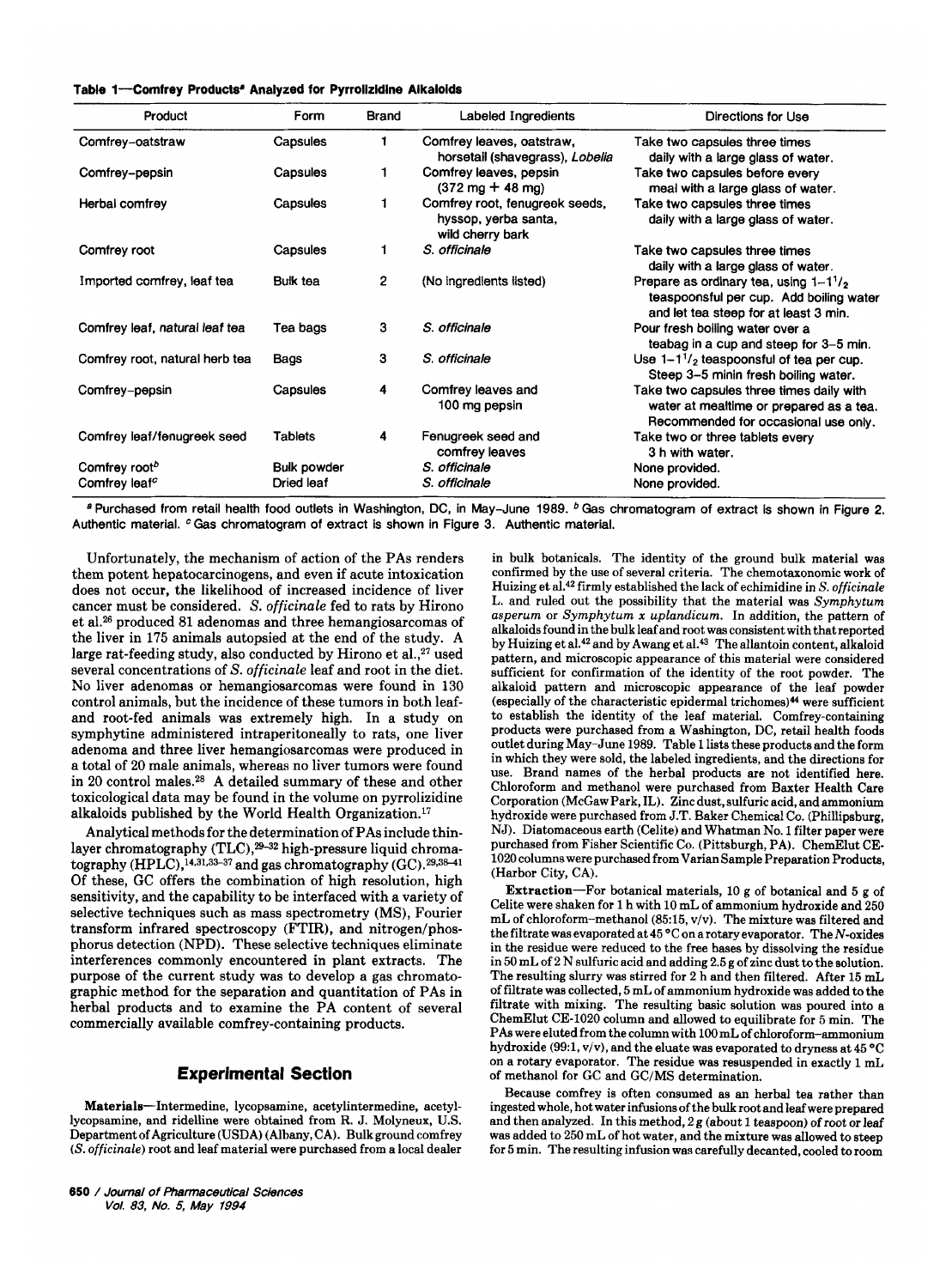

Figure **2-Gas** chromatogram of comfrey root *(S. officinale* L.) extract. Key:  $S =$  solvent,  $I =$  intermediate,  $L =$  lycopsamine, al  $=$  acetylintermedine,  $aL = acetyllycopasmine$ ,  $U_1 = unknown$ ,  $U_2 = unknown$ ,  $2$ , **<sup>R</sup>**= ridelline (internal standard).

temperature, and extracted three times with 250 mL of chloroformammonium hydroxide **(99:1,** v/v). This solution was rotary evaporated to dryness at **45** "C and the residue was resuspended in **1** mL of methanol for GC and GUMS determination. Ridelline was used **as** the internal standard.

Instruments-A Hewlett-Packard (HP) Model **5890** gas chromatograph was equipped with a nitrogen/phosphorus detector, an HP Model 7673A autosampler, and an RSL-200 bonded phase fused silica capillary column **(50** m **X** 0.32 mm i.d.) (Alltech Associates, Deerfield, IL). The injector and detector temperatures were 190 and 280 "C, respectively. The GC oven temperature was held at 120 °C for 1 min and programmed to increase **4** "C/min to a final temperature of 230 "C, which was held for 31 min. The helium carrier gas flow rate was 28 cm/s, with an injector split ratio of **1:lOO.** 

GC/MS determinations were performed on a Finnigan MAT TSQ-46 quadrupole mass spectrometer interfaced to an **INCOS** 2300 data system equipped with Revision C TSQ software. Electron ionization (EI) data were acquired by using the following conditions: 70 eV electron energy, 0.35 mA emission current, **140** "C source temperature, **lo4** AIV preamplification, and **-5 kV** conversion dinode. Full-scan data were acquired by scanning the first quadrupole from *m/z* 40 to 540 in 1.0 **8.**  Components in comfrey product extracts were separated as described for GC, except that the injection port was configured for splitless injection at 190 "C and the helium carrier gas flow rate was increased to 40 cm/s. Splitless injections were made at **40** "C. After 1 min the oven temperature was ramped to 120 "C and then programmed to increase to 240 "C at **4** "C/min, as described for the GC determination. The column outlet was coupled directly to the ion source of the mass spectrometer through a heated transfer line (280 "C).

### **Results**

Representative gas chromatograms of extracts of authentic comfrey root and leaf are shown in Figures 2 and **3,** respectively. Intermedine, lycopsamine, acetyllycopsamine, and acetylintermedine have been identified in these extracts by comparison of their GC retention times  $(t<sub>R</sub>)$  and full-scan EI mass spectra with the same data obtained for authentic standards. Molecular ions  $(M<sup>+</sup>)$  and base peak ions  $(B<sup>+</sup>)$  were observed for these compounds (Table 2). Both **M+** and B+ were the same as reported for those compounds by Stelljes et al.41 in their identifications of a number of PAS. The mass spectra of two small late-eluting components showed **M+** and B+ with *m/z* values of **381** and 220, respectively. These compounds could be symphytine or symlandine, consistent



Figure **3-Gas** chromatogram of comfrey leaf *(S. officinale* L.) extract. Key:  $S =$  solvent,  $I =$  intermediate,  $L =$  lycopsamine, al = acetylintermedine, aL = acetyllycopsamine,  $U_1$  = unknown **1**,  $U_2$  = unknown **2**,  $R =$  ridelline (internal standard).

Table 2-GC/MS Data for Pyrrolidine Alkaloids Found in Comfrey Products<sup>a</sup>

| Compound            | $t_{R}$ (min) | $M^{+}$ ( <i>m/z</i> ) | $B^+(m/z)$ |
|---------------------|---------------|------------------------|------------|
| Intermediate        | 33.98         | 299                    | 138        |
| Lycopsamine         | 34.40         | 299                    | 138        |
| 7-Acetylintermedine | 36.71         | 341                    | 180        |
| 7-Acetyllycopsamine | 37.21         | 341                    | 180        |
| Unknown 1           | 52.92         | 381                    | 220        |
| Unknown 2           | 53.37         | 381                    | 220        |

 $a<sub>R</sub>$  = retention time;  $M<sup>+</sup>$  = molecular ion;  $B<sup>+</sup>$  = base peak ion.

with data reported by Culvenor et al.<sup>38</sup> and Pedersen.<sup>45</sup> Lack of standards prevented us from determining which, if any, of the compounds was symphytine and prevented identification of all of the PAS known to occur in *Symphytum* sp. For these reasons, total PA contents were not calculated, and quantitative data are listed only for individual alkaloids. None of the peaks in any of the chromatograms corresponded to the M+ or **B+** reported by Stelljes et al.<sup>41</sup> for echimidine.

Peak areas in chromatograms of authentic PAS and corresponding peak areas in chromatograms of comfrey product extracts were measured. A standard curve for each available authentic PA was constructed and linear regression was used to convert peak area to mass for calculation of PA levels in comfrey products. The lowest level of an individual PA found in any product was 0.1 ppm. As shown in Table **3,** the PA content of commercially available comfrey products varies considerably. As expected, the highest PA levels were found in the authentic powdered root. Levels of intermedine and lycopsamine were approximately **4** times lower in authentic leaf than in root, whereas levels of acetyllycopsamine and acetylintermedine (the 7-acetyl derivatives) were roughly 8 and **11** times lower, respectively. All but two of the commercial products contained measurable amounts of alkaloid. PAS were also present at measurable levels in the decoctions prepared from the authentic leaf and root (Table **3).** 

#### **Discussion**

As noted above, there is extreme variability in the PA content of commercially available comfrey products. Low levels or a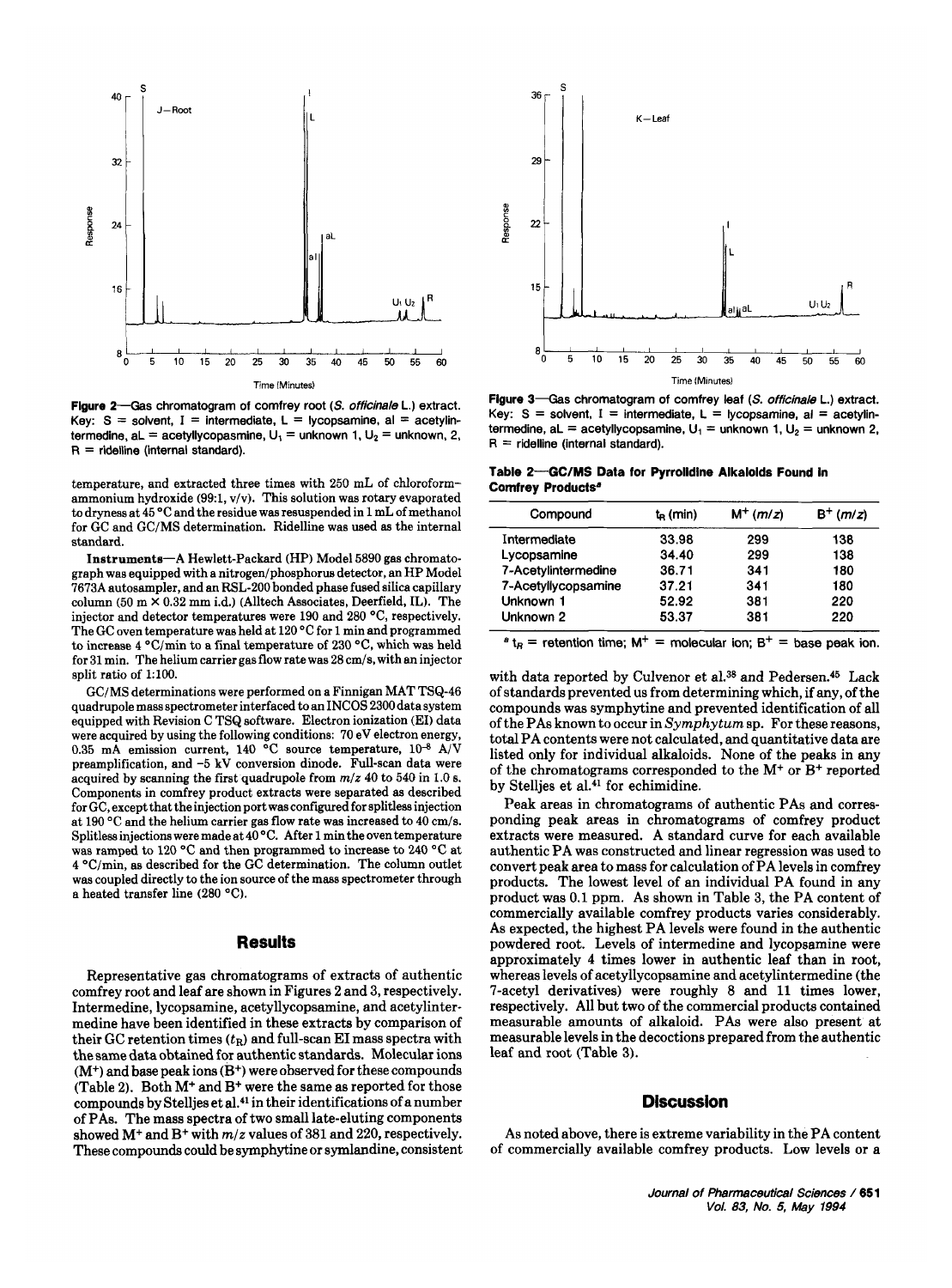|                                           | Table 3-Pyrrolizidine Alkaloid Content of Comfrey Products |
|-------------------------------------------|------------------------------------------------------------|
| (ppm) Determined by GC and GC/MS Analyses |                                                            |

| Product                         | Inter-<br>medine | Lycops-<br>amine | Acetyl-<br>intermedine | Acetyl-<br>lycopsamine |
|---------------------------------|------------------|------------------|------------------------|------------------------|
| Comfrey-oatstraw                | 0.2              | а                | а                      | а                      |
| Comfrey-pepsin                  | 0.3              | а                | а                      | а                      |
| Herbal comfrey                  | а                | а                | a                      | а                      |
| Comfrey root                    | a                | а                | a                      | а                      |
| Imported comfrey                | 0.1              | 0.1              | а                      | a                      |
| Comfrey leaf                    | 0.2              | 0.1              | a                      | а                      |
| Comfrey root                    | 0.2              | 0.2              | 1.3                    | a                      |
| Comfrey-pepsin                  | 3.3              | 5.3              | 6.0                    | a                      |
| Comfrey leaf/<br>fenugreek seed | 0.2              | а                | 0.7                    | а                      |
| Comfrey root <sup>b</sup>       | 400.0            | 309.7            | 280.3                  | 234.0                  |
| Comfrey leaf <sup>b</sup>       | 95.0             | 70.3             | 35.3                   | 19.3                   |
| Root decoction                  | 14.0             | 8.0              | 42.5                   | 30.0                   |
| Leaf decoction                  | 0.3              | 0.4              | 1.0                    | 2.5                    |

<sup>a</sup> Below detectable limits. <sup>b</sup> Authentic material also listed in Table **1.** Used to prepare decoction.

total lack of alkaloids in the test products may reflect natural biological variation, age of plant material,18 dilution of the Symphyturn with non-PA-containing plant material, or mislabeling. Chemotaxonomically, these compounds should be present in roots and leaves of Symphytum sp.42.43 Most of the comfrey products examined contained quantifiable levels of hepatotoxic and carcinogenic PAS. Echimidine was not detected in any of the commercially available products examined in the current study. This is an important point since Awang et al.<sup>43</sup> have demonstrated that the comfrey of commerce is not always *S.* officinale. The absence of echimidine indicates that the products examined were not prickly comfrey *(S.* asperum) or Russian comfrey (S. *x* uplandicum). Initially, an early Canadian ban on the sale of Russian comfrey was based on its content of echimidine, one of the most carcinogenic PAS. Ridker et a1.22 report that a patient who had consumed an estimated total of 85 mg of PAS over 4 months developed veno-occlusive disease. Huxtable et al.25 reported total alkaloid levels in two brands of comfrey-pepsin preparations and found that a person consuming these products according to package directions would receive the toxic dose in **3** months for a comfrey leaf-pepsin product and 9 days for a comfrey root-pepsin product. A person consuming two 250-mg capsules of the bulk comfrey root used in this study three times a day would receive approximately 1.8 mg/day of alkaloid (excluding symphytine). Consumption of a similar amount of bulk leaf in capsule form would provide approximately **0.3** mg/day. Consumption of the two comfreypepsin formulations as per Huxtable et al.25 would result in a daily dose of 0.9  $\mu$ g/day and 44  $\mu$ g/day. Although S. officinale lacks echimidine, the other alkaloids that it contains possess the structural characteristics necessary for hepatotoxicity and carcinogenicity, and **as** mentioned previously, both S. officinale and symphytine have been shown to be rodent carcinogens.<sup>26-28</sup> The Delaney clause of the U.S. Federal Food, Drug, and Cosmetic Act establishes **a** zero tolerance for proven carcinogens added to foods.

Proponents of comfrey as a medicinal tea have maintained that, although the root may not be safe for internal use because of its high alkaloid levels, the leaf is harmless because its PA levels are low and the PAS are not particularly water soluble. The present study confirms previous reports<sup>24,42,43,45-47</sup> that comfrey leaf definitively contains **PAS** and that the most common method of preparing the leaf for consumption (aqueous decoction, or tea) produces an aqueous solution that also contains alkaloids

at measurable levels (probably in the form of the more watersoluble N-oxides).

## **References and Notes**

- **1.** Der Marderosian, **A.** H. *Drug Ther.* **1977,** February, **178-184.**
- **2.** Der Marderosian, A. H. *Am. Drug.* **1980,** August, **35-39.**
- **3.** Anonymous *Health Food Business* **1978,** June, **52-53.**
- 4. Tyler, V. E.; Brady, L. R.; Robbers, J. E. *Pharmacognosy;* Lea *C*  Febiger: Philadelphia, **1981;** pp **468-472.**
- 5. Vollmer, J. J.; Steiner, N. C.; Larsen, G. Y.; Muirhead, K. M.; Molyneux, R. J. *J. Chem. Ed.* **1987,64, 1027-1030.**
- **6.** Meyer, C. *The Herbalist;* Wehman Brothers Publishers: Hackensack, NJ, **1973;** p **32.**
- **7.** Fielder, M. *Plant Medicine and Folklore;* Winchester Press: New York, **1975;** p **27.**
- **8.** Buchman, D. D. *Herbal Medicine;* Gramercy Publishing Company: New York, **1979;** pp **3-8.**
- **9.** Mattocks, A. **R.** J. *Chem. SOC.* **1969,1155-1169.**
- 
- **10.** Mattocks, **A.** R. J. *Chem. SOC. Perkin Trans.* **1 1978, 896-905. 11.** Mattocks, A. R.; White, I. N. H. *Chem. Biol. Interact.* **1971, 3, 383-396.**
- **12.** Mattocks, **A. R.** *Nature* **1968,217, 723-728.**
- **13.** Mattocks, **A. R.** *Chem. Biol. Interact.* **1981, 35, 301-310.**
- **14.** Mattocks, **A.** R. *Chemistry and Toxicology* of *Pyrrolizidine Alkaloids;* Academic Press: Orlando, FL, **1986; pp 316-328.**
- 15. Culvenor, C. C. J.; Edgar, J. A.; Jago, M. V.; Outteridge, A.; Peterson, J. E.; Smith, L. W. *Chem. Biol. Interact.* **1976**, *12*, 299–324.
- **16.** Weisner. D. *Austr. J. Pharm.* **1984. 65. 959-963.**
- **17.** International Programme on Chemical Safety. *Environmental Health Criteria* **80** *Pyrrolizidine Alkaloids;* World Health Organization: Geneva, 1988; pp 149-154.
- **18. Awang,** D. **V.** *C. Can. Pharm. J.* **1987,120,100-104.**
- **19.** Fox, **D. W.;** Hart, M. C.; Bergeson, P. **S.;** Jarrett, P. B.; Stillman, A. E.; Huxtable, R. J. J. *Pediatr.* **1978, 93, 980-982.**
- **20.** Stillman, **A.** E.; Huxtable, R. J.; Consroe, P.; Kohnen, P.; Smith, S. *Gastroenterology* **1977, 73, 349-352.**
- **21.** Huxtable, R. J. *Perspect. Biol. Med.* **1982, 24, 1-14.**
- **22.** Ridker, P. M.; Ohkuma, S.; McDermott, W. V.; Trey, C.; Huxtable, R. J. *Gastroenterology* **1985,88, 1050-1054.**
- **23.** Weston, C. F. M.; Cooper, B. T.; Davies, J. D.; Levine, D. F. Br. *Med.* J. **1987, 295, 183.**
- **24.** Bach, N.; Thung, S. N.; Schaffner, F. *Am.* J. *Med.* **1989,87,97-99. 25.** Huxtable, R. J.; Luthy, J.; Zweifel, U. *N. Engl.* J. *Med.* **1986,315,**
- **1095.**
- **26.** Hirono, I.; Mori, H.; Haga, M. J. *Natl. Cancer Imt.* **1978,61,865- 869.**
- **27.** Hirono, **I.;** Haga, M.; Fujii, M.; Matsuura, S.; Matsubara, N.; Nakayama, M.; Furuya, T.; Hikichi, M.; Takanashi, H.; Uchida, E.; Hosaka, S.; Ueno, I. J. *Natl. Cancer Inst.* **1979,63, 469-472.**
- 28. Hirono, I.; Mori, H.; Haga, M.; Fujii, M.; Yamada, K.; Takaanashi, H.; Uchida, E.; Hosaka, S.; Ueno, I.; Matsushima, I.; Umezava, K.; Shirai, A. Naturally Occurring Carcinogens, Mutagens, and Modulators of Carcinogenes MD, 1979; pp 79-87.
- **29. Chalmers, A. H.; Culvenor, C. C. J.; Smith, L. W. J.** *Chromatogr.* **<b>1965**, 20, 270–277.
- **30.** Sharma; R. **K.;** Khajuria, G. S.; Atal, C. K. J. *Chromatogr.* **1965, 19,433-434.**
- **31.** Wagner, **H.;** Neidhardt, U.; Tittel, G. *Planta Med.* **1981,41,232- 239.**
- **32.** Brauchli, J.; Luthy, J.; Zweifel, U.; Schlatter, C. *Erperientia* **1982, 38,1085-1087.**
- **33.** Segall, H. J. *Liq. Chromatogr.* **1979a, 2,429-436.**
- **34.** Segall, H. J. *Liq. Chromatogr.* **1979b, 2, 1319-1323.**
- **35.** Tittel, **G.;** Hinz, H.; Wagner, H. *Planta Med.* **1979, 37, 1-8.**
- **36.** Dimenna, G. P.; Krick, T. P.; Segall, H. J. J. *Chromatogr.* **1980, 192, 474-478,**
- **37.** Ramsdell, A. **S.;** Buhler, D. R. J. *Chromatogr.* **1981,210,154-158. 38.** Culvenor, C. C. J.; Clarke, M.; Edgar, J. A.; Frahn, J. L.; Jago, M. V.; Peterson, J. E.; Smith, L. W. *Experientia* **1980,36, 377-389.**
- **39.** Culvenor, C. C. J.; Edgar, J. A.; Frahn, J. L.; Smith, L. W. *Aust. J. Chem.* **1980,33, 1105-1113.**
- **40.** Wiedenfeld, H.; Pastewka, U.; Stengl, P.; Roeder, E. *Planta Med.*  **1981, 41, 124-128.**
- **41.** Stelljes, M. E.; Kelley, R. B.; Seiber, J. N. *Third International Symposium on Poisonous Plants; University of Utah: Logan, UT,* July **23-29, 1989.**
- **42.** Huizing, H. J.; Gadella, Th. W. J.; Kliphuis, E. *Plant Syst. Evol.*  **1982, 140, 279-292.**